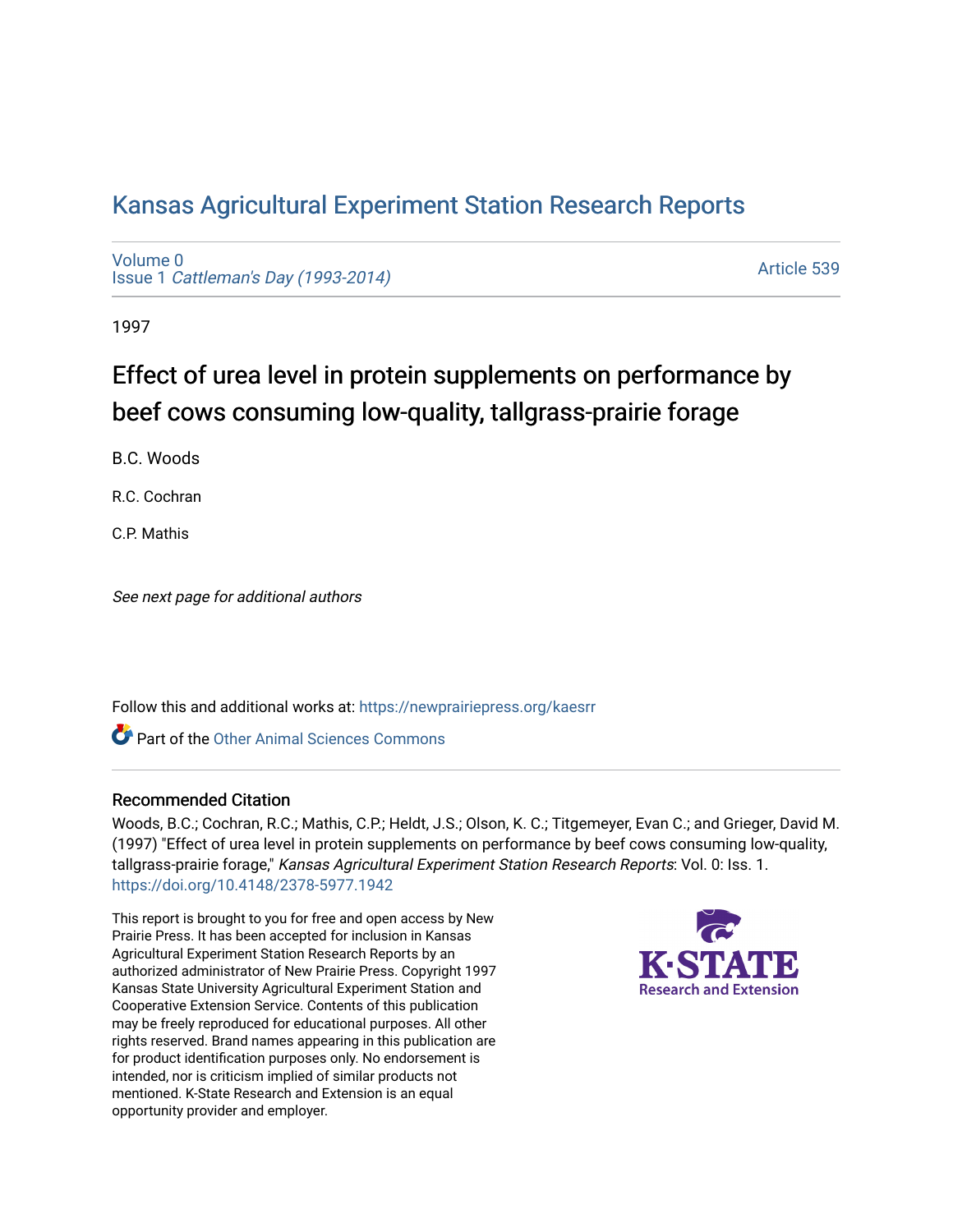### Effect of urea level in protein supplements on performance by beef cows consuming low-quality, tallgrass-prairie forage

#### Abstract

One hundred thirty two Hereford x Angus cows grazing tallgrass-prairie range during winter were used to evaluate the effects of varying the amount of supplemental degradable intake protein (DIP) derived from urea on cow and calf performance. Treatment groups were: 0, 15, 30, and 45% of the supplemental DIP from urea. Supplements were formulated to contain 30% crude protein (CP), with approximately 70% of the CP being DIP. Palatability was not a significant problem within the range of urea inclusion tested. In general, prepartum weight and condition losses were greater with increasing levels of urea, although the magnitude of condition loss was greater when urea comprised more than 30% of the DIP. Calf performance was not affected by treatment.

#### Keywords

Cattlemen's Day, 1997; Kansas Agricultural Experiment Station contribution; no. 97-309-S; Report of progress (Kansas State University. Agricultural Experiment Station and Cooperative Extension Service); 783; Beef; Cows; Forage; Urea; Performance

#### Creative Commons License



This work is licensed under a [Creative Commons Attribution 4.0 License](https://creativecommons.org/licenses/by/4.0/).

#### Authors

B.C. Woods, R.C. Cochran, C.P. Mathis, J.S. Heldt, K. C. Olson, Evan C. Titgemeyer, and David M. Grieger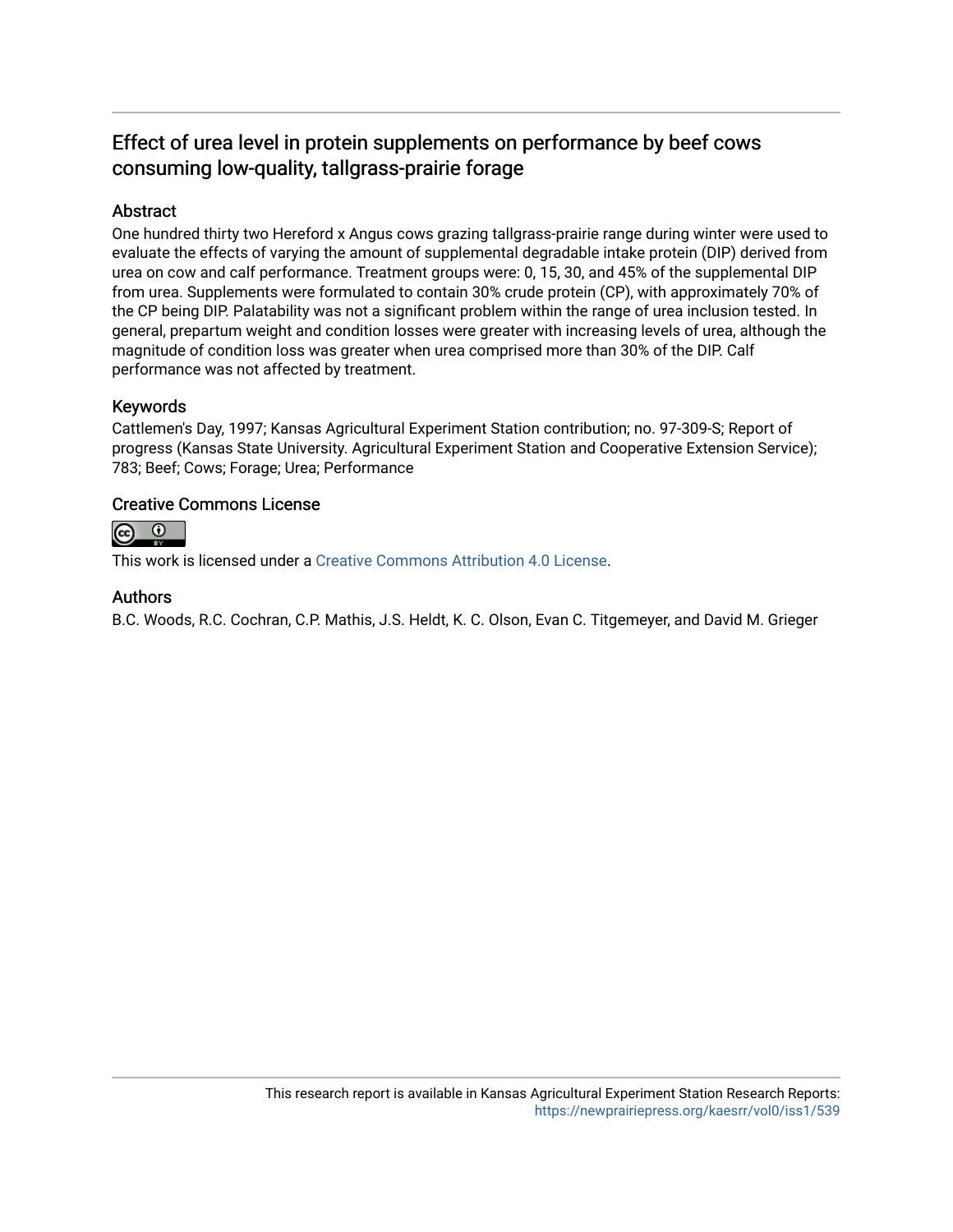#### **EFFECT OF UREA LEVEL IN PROTEIN SUPPLEMENTS ON PERFORMANCE BY BEEF COWS CONSUMING LOW-QUALITY, TALLGRASS-PRAIRIE FORAGE <sup>1</sup>**

*B. C. Woods, R. C. Cochran, C. P. Mathis, J. S. Heldt, K. C. Olson, E. C. Titgemeyer, and D. M. Grieger*

#### **Summary**

One hundred thirty two Hereford  $\times$  Angus cows grazing tallgrass-prairie range during winter were used to evaluate the effects of varying the amo unt of supplemental degradable intake protein (DIP) derived from urea on cow and calf performance. Treatment groups were: 0, 15, 30, and 45% of the supplemental DIP from urea. Supplements were formulated to contain 30% crude protein (CP), with approximatel y 70% of the CP being DIP. Palatability was not a significant problem within the range of urea inclusion tested. In general, prepartum weight and condition losses were greater with increasing levels of urea, although the magnitude of condition loss was greater when urea comprised more than 30% of the DIP. Calf performance was not affected by treatment.

(Key Words: Cows, Forage, Urea, Performance.)

#### **Introduction**

Supplementin g cattle consuming lowquality, tallgrass-prairie forage with DIP has been shown to increase forage intake and digestion and subsequently enhance animal performance . True proteins from feedstuffs such as the oilseed meals are rich in DIP and have been used frequently in formulating protein supplements. However, such feedstuffs are typically quite e xpensive. Previous research at Kansas State University has suggested that urea can replace at least 30% of the DIP in a natural-protein , dry supplement without adversely affecting forage intake and digestion. In contrast, trends have been wident in previous research for a decline in per formance when urea exceeded that level. This study was conducted to evaluate supplement palatability and animal performanc e when urea accounted for up to 45% of the supplemental DIP in dry supplements fed to beef cows consuming lowquality, tallgrass-prairie forage.

#### **Experimental Procedures**

Our study was conducted to evaluate the influence of increasing the portion of DIP from urea in dry supplements on cow body weight and body condition changes, pregnancy rate, and calf performance when cows grazed dormant, tallgrass-prairie range. The experimen t consisted of four supplement treatments furnishing 1) no urea, 0% of the supplemental  $DI P(0\% \text{ of the supplemental CP})$ or the following amounts of urea 2) 15% of the supplemental DIP (11% of the supplemental  $CP$ ), 3) 30% of the supplementa IDIP (22% of the supplemental CP), and 4) 45% of the supplemental DIP (34% of the supplemental CP).

One hundred thirty two Hereford  $\times$  Angus cows (BW  $=$  1175 lb, final 3 to 5 months of pregnancy ) were assigned randomly to supplement treatments and pastures. Three pastures were used, and all supplements were represented within each pastu **e**. Cows received approximatel y 4.95 lb per day of supplemental dry matter (DM). Supplements were formulated with rolled sorghum grain, soybean meal; urea (15, 30, 45% treatments only);

<sup>&</sup>lt;sup>1</sup>The autho is express their appreciation to Gary Ritter and Wayne Adolph for their assistance in conducting this experiment.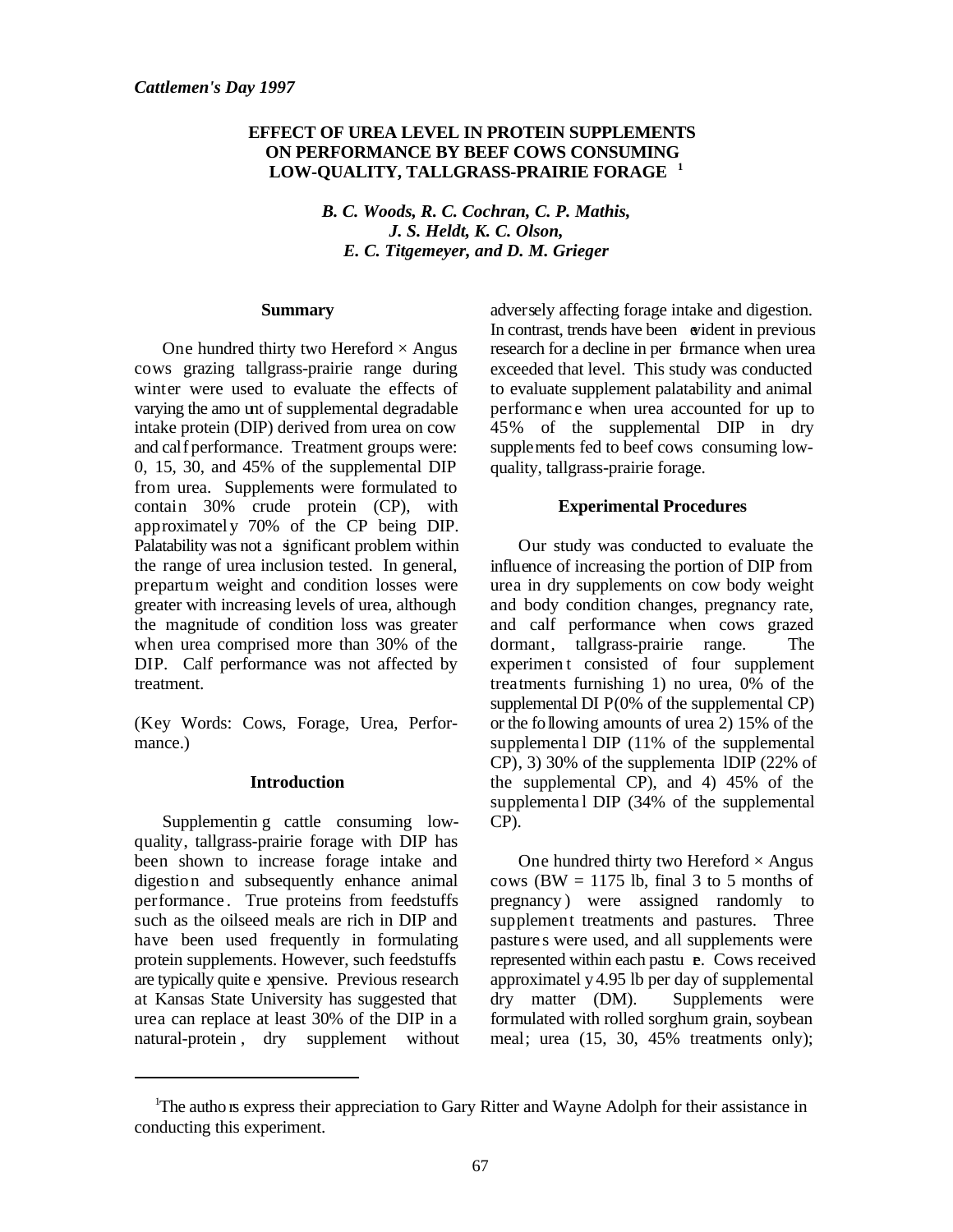molasses; and minerals to contain 30% CP and a nitrogen to sulfur ratio of 10:1. Based on previous KSU research, the DIP supplied by this amount of supplement should have been sufficient to maximize the digestible forage intake.

Body weight and condition measurements were taken at approximately 5-wk intervals beginning on November 30 and continuing through calving, with additional measurements taken 48 hours after calving, before breeding (April 26), and at weaning (October 1). After calving, all cows were handled as a group and received 10 lb per d  $\alpha$  of alfalfa hay (as-fed basis), (89.3% DM, 18.0% CP and 45.7% neutral detergent fiber (NDF) on DM basis) until adequate new grass growth had occurred (end of April).

Calf birth weights were recorded within 48 hours. Calf average daily gai nwas calculated as weaning weight minus birth weight divided by the number of days from birth . Cows were bred by natural service after a single shot of PGF2  $_{\ast}$ was administered at the beginning of the breeding season.

|                                   | % Supplemental DIP<br>from Urea <sup>b</sup> |                 |          |          |                  | Contrasts |     |             |
|-----------------------------------|----------------------------------------------|-----------------|----------|----------|------------------|-----------|-----|-------------|
| Item                              | $\overline{0}$                               | 15              | 30       | 45       | SEM <sup>d</sup> | L         | Q   | $\mathbf C$ |
| No. of cows                       | 33                                           | 33              | 33       | 33       |                  |           |     |             |
| Initial BW, lb                    | 1178                                         | 1170            | 1175     | 1177     | 9.35             | .97       | .61 | .71         |
| Period BW change, lb              |                                              |                 |          |          |                  |           |     |             |
| 30 November - 4 January           | 38.7                                         | 23.2            | 21.8     | $-4.1$   | 3.20             | < 01      | .15 | < 04        |
| 5 January - 9 February            | 30.0                                         | 24.0            | 13.5     | 26.1     | 6.36             | .46       | .19 | .37         |
| 10 February - 8 March (calving)   | $-172.5$                                     | $-169.8$        | $-159.8$ | $-162.8$ | 8.80             | .36       | .76 | .62         |
| calving - 26 April (breeding)     | $-86.3$                                      | $-77.8$         | $-76.9$  | $-80.3$  | 8.66             | .64       | .52 | .94         |
| 26 April - 1 October (weaning)    | 192.8                                        | 209.7           | 210.0    | 229.1    | 8.63             | .03       | .88 | .41         |
| Cumulative BW change, lb          |                                              |                 |          |          |                  |           |     |             |
| 30 November - 9 February          | 68.8                                         | 47.2            | 35.3     | 22.0     | 8.18             | < 01      | .63 | .77         |
| 30 November - 8 March (calving)   |                                              | $-103.7 -122.6$ | $-124.5$ | $-140.9$ | 6.44             | < 01      | .85 | .32         |
| 30 November - 26 April (breeding) |                                              | $-190.0 -200.5$ | $-201.4$ | $-221.2$ | 9.25             | .06       | .63 | .52         |
| 30 November - 1 October (weaning) | 15.0                                         | 20.1            | 8.6      | 11.0     | 8.44             | .55       | .88 | .45         |
| Initial BC                        | 5.33                                         | 5.33            | 5.33     | 5.34     | .01              | .21       | .37 | .66         |
| Period BC change                  |                                              |                 |          |          |                  |           |     |             |
| 30 November - 4 January           | $-.06$                                       | $-.06$          | $-.15$   | $-.11$   | .05              | .35       | .69 | .37         |
| 5 January - 9 February            | .08                                          | $-.03$          | $-.01$   | $-.13$   | .05              | .03       | .90 | .24         |
| 10 February - 8 March (calving)   | $-.32$                                       | $-.20$          | $-.19$   | $-.37$   | .07              | .68       | .08 | .82         |
| calving - 26 April (breeding)     | $-.23$                                       | $-.35$          | $-.36$   | $-.23$   | .07              | .96       | .13 | .89         |
| 26 April - 1 October (weaning)    | .50                                          | .58             | .64      | .74      | .06              | .02       | .91 | .82         |
| Cumulative BC change              |                                              |                 |          |          |                  |           |     |             |
| 30 November - 9 February          | .02                                          | $-.09$          | $-.16$   | $-.24$   | .05              | < 01      | .76 | .81         |
| 30 November - 8 March (calving)   | $-.30$                                       | $-.29$          | $-.35$   | $-.62$   | .05              | < 01      | .04 | .60         |
| 30 November - 26 April (breeding) | $-.53$                                       | $-.64$          | $-.71$   | $-.84$   | .04              | < 01      | .78 | .67         |
| 30 November -1 October (weaning)  | .02                                          | $-.02$          | $-.07$   | $-.06$   | .07              | .41       | .71 | .83         |

**Table 1. Effect of Different Proportions of DIP from Urea on Body Weight (BW) and Body Condition (BC)<sup>ª</sup> Changes in Beef Cows Grazing Dormant, Tallgrass-Prairie Forage** 

 $a^2$ Body condition scale:  $1 =$  extremely emaciated;  $9 =$  extremely obese.

<sup>b</sup>Percent of the total supplemental N from urea is 0, 11, 22, and 34, respectively.

 ${}^{\circ}L$  = linear, Q = quadratic, C = cubic.

<sup>d</sup>Standard error of the mean.